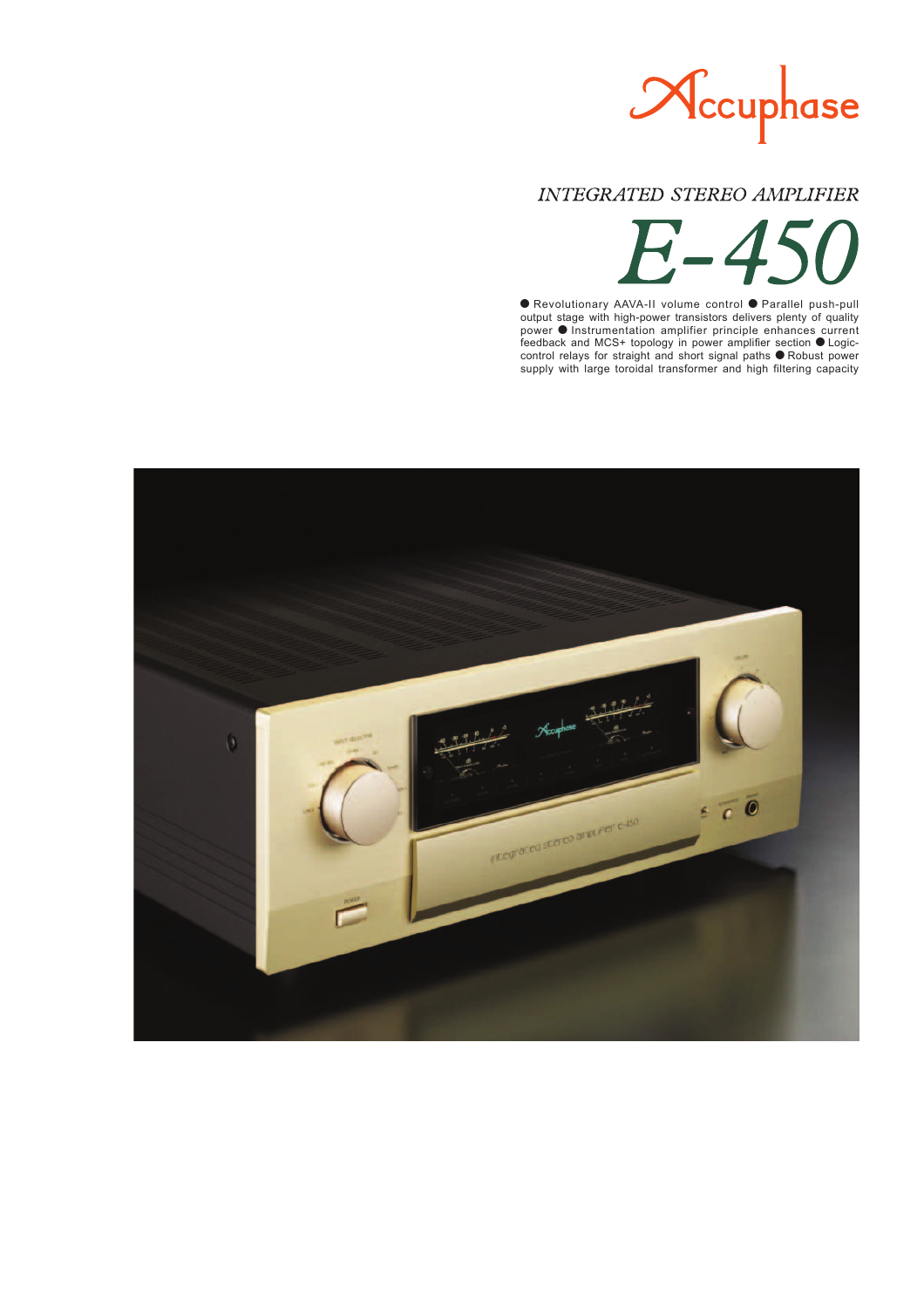

High-class integrated amplifier with 180 watts per channel (8 ohms) – Inno**vative AAVA-II volume control opens up new musical frontiers. High-power transistors operate in a parallel push-pull arrangement. Power supply with**  large, highly efficient toroidal transformer and oversized filtering capacitors sustains ample power. Instrumentation amplifier configuration in power amplifier makes optimum use of current feedback design combined with further im**proved MCS+ topology, resulting in excellent high-range phase characteristics.**

The E-450 succeeds the highly popular and successful Accuphase model E-408. It reflects latest research breakthroughs and features the innovative AAVA-II volume control principle. Only top-quality parts are used throughout its sophisticated circuitry. The overall result is an integrated amplifier that brings out even the most delicate nuances in the music with breathtaking immediacy.

The AAVA volume control principle developed by Accuphase totally revolutionizes the way that the listening volume is adjusted. However, in its initial form, AAVA required a considerable amount of physical space. With AAVA-II, Accuphase has now taken this principle to the next level, delivering the same peerless performance in a more compact form factor. This was made possible by implementing highly sophisticated surface mount technology while increasing component density and integration and optimizing the layout. With AAVA-II, amplification and volume control are fully integrated. The use of highly reliable electronic components eliminates mechanical wear and associated problems, allowing the control to function perfectly for many years.

Because an integrated amplifier has very high overall gain, even the slightest interference or crosstalk at the input can have a considerable effect on the signal provided at the output. To preclude this possibility, the E-450 is built with totally separate preamplifier and power amplifier sections. Both electrically and structurally, these two parts operate completely autonomously. A set of EXT PRE inputs and outputs allows using the preamplifier and power amplifier separately. In terms of performance quality, the E-450 can hold its own even when compared with stand-alone components.

The power amplifier section is built as an advanced instrumentation amplifier, which enables fully balanced signal transmission throughout. Together with further improved MCS+ circuit topology and the highly acclaimed current feedback principle, this makes for even better electrical characteristics. In the output stage, high-power transistors designed for audio applications are arranged in a parallel push-pull configuration, greatly improving the capability of the amplifier to drive low impedance loads.

- Parallel push-pull power amplifier unit achieves 180 watts **per channel into 8 ohms or 260 watts into 4 ohms.** The output stage devices feature excellent frequency response, current amplification linearity, and switching characteristics. These high-power transistors have a rated collector dissipation of 220 watts.
- $\blacksquare$  Instrumentation amplifier principle in power amplifier section **allows fully balanced signal paths. Current feedback design ensures outstanding high-range phase characteristics together with further improved MCS+ topology.**
- Massive high-efficiency toroidal transformer and large filtering capacitor **selected for sound quality provide ample reserves.**
- Logic-controlled relays assure high sound quality and long-term reliability.
- Tone controls using active filters for optimum sound quality.
- Loudness compensator for enhanced bass at low listening **levels.**
- E-450 front panel switching enables MC/MM selection for **optional Analog Disc Input Board AD-20.**
- "EXT PRE" button and preamplifier output/power amplifier input connectors allow independent use of preamplifier and power amplifier sections.
- Dedicated headphone amplifier delivers audiophile quality **sound.**
- **n** Analog peak power meters for monitoring output levels.
- Two sets of large-size speaker terminals.
- "High Carbon" cast iron insulator feet further enhance sonic **purity.**
- n **Versatile array of inputs with balanced connectors to shut out external noise interference.**







Toroidal power transformer













■ Output stage and power amplifier assembly with parallel push-pull devices, MCS+ circuit and current feedback circuitry mounted to

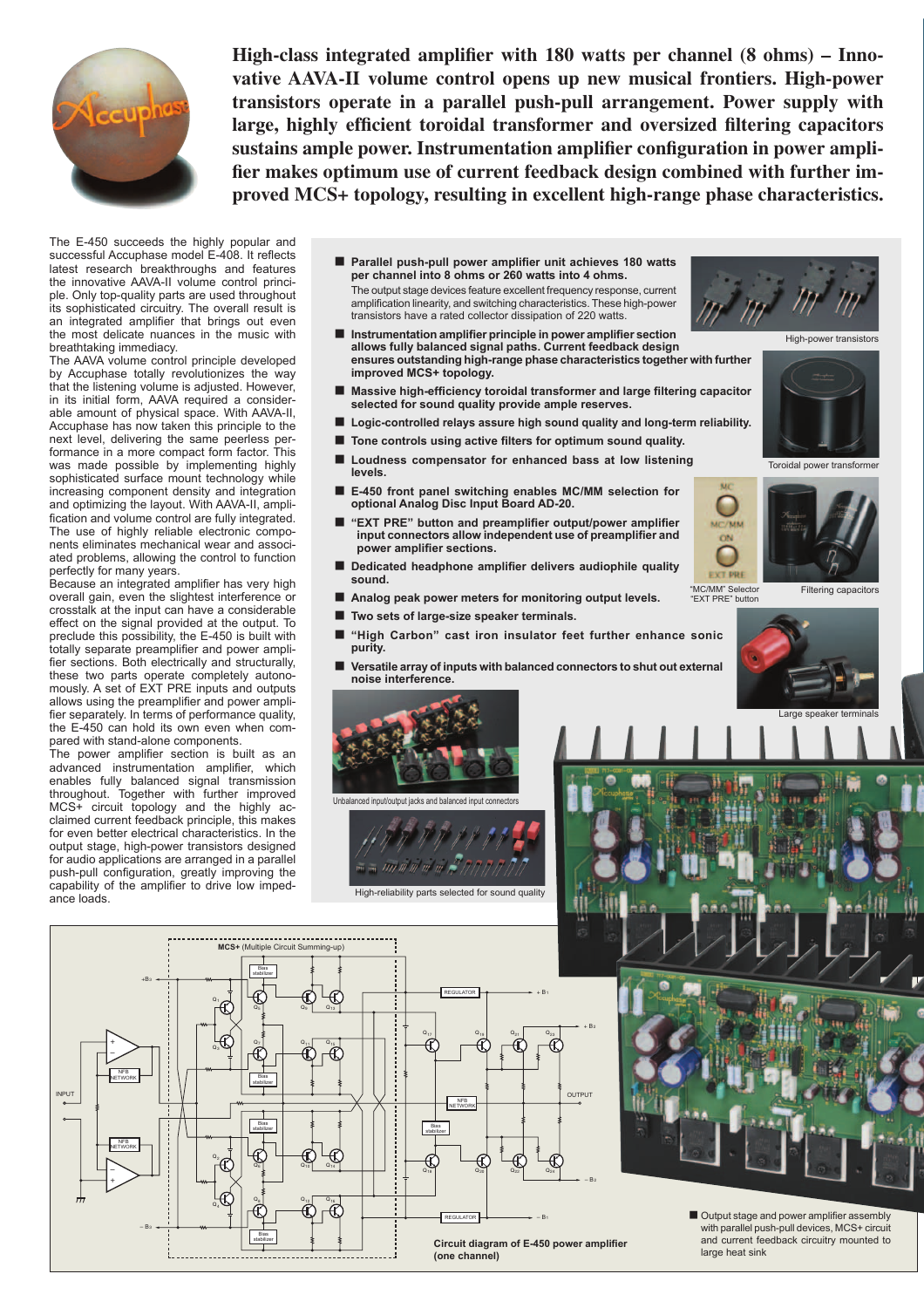## **AAVA-II (Accuphase Analog Vari-gain Amplifier) type volume control**

AAVA-II (Accuphase Analog Vari-gain Amplifier) is a totally new volume control concept that completely does away with variable resistors in the signal path. Because the music signal does not have to pass through such devices, there is no adverse influence from changes in impedance. This means that the outstanding S/N ratio and low distortion of the amplifier are not compromised in any way, and the same superb sound quality will be obtained at any volume setting.

sound quality that will remain unchanged also after prolonged

- n **AAVA-II input stage employs current feedback principle that ensures high-speed, low-noise operation and assures excellent characteristics at high output voltages.**
- n **Volume control resolution.** The listening volume is adjusted by a combination of 16 V-I converters. The number of possible volume steps is 2 to the power of 16 = 65,536, as determined by current switches.
- **AAVA-II circuitry is deceptively simple.**<br>Because AAVA-II employs circuitry that is electrically very simple, long-term reliability is excellent, with performance and
- **AAVA-II means analog processing.**<br>The AAVA-II circuit converts the music signal from a voltage<br>into a current, to allow control by current switches, and then
- back into a voltage. The entire process is carried out in the analog domain.
- No more left/right tracking differences or **crosstalk.**

Because AAVA-II is an electronic circuit employing only fixed-value<br>resistors, there is virtually no left/right tracking error also at low<br>volume levels, and crosstalk also does not present a problem.

■ AAVA-II maintains high S/N ratio and uniform **frequency response.** Because AAVA-II does not introduce any change in impedance,

there is no deterioration of S/N ratio or alteration of frequency<br>response. Changing the volume with AAVA does not mean<br>introducing noise or otherwise degrading the sound quality of<br>the amplifier.

- Control knob gives same operation feel as with **a conventional high-quality volume control.**
- Attenuator and balance control also imple**mented by AAVA-II.**